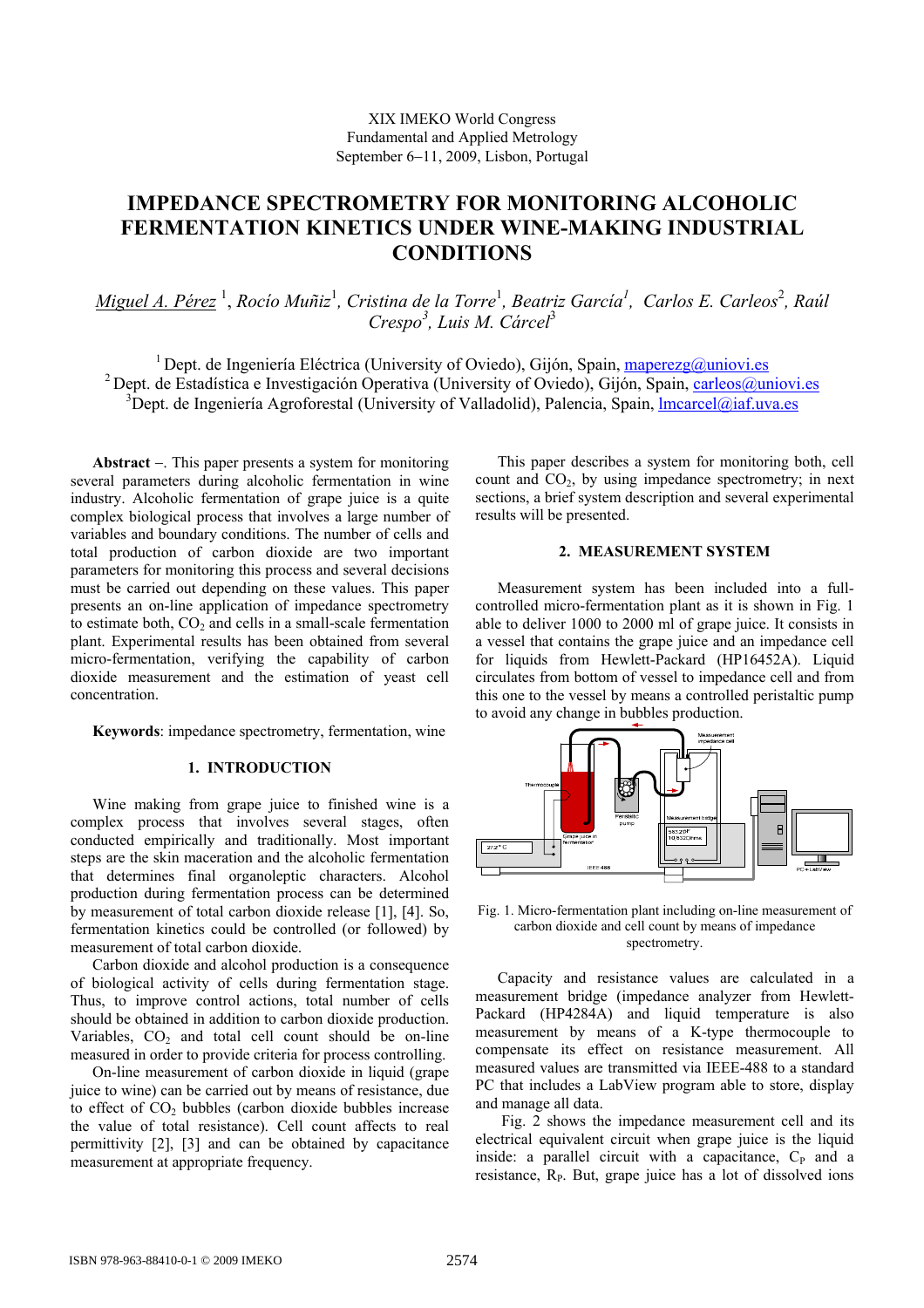and consequently, it has a high value of conductivity. So,  $R_{P}$ produces a low value – around 10 Ohms for the particular geometry of impedance cell, characterized by a distance between electrodes of 2.6 mm – introducing additional problems in capacitance estimation because  $R<sub>P</sub>$  seems a short-circuit. An increase of electrodes distance of measurement cell will increase the value of  $R<sub>P</sub>$  but it would reduce of measured capacity  $C_{P}$ .



Fig. 2. Impedance measurement cell with grape juice (or wine) inside connected to impedance analyzer modelled with a resistivecapacitive equivalent circuit. Carbon dioxide and cells in liquid affects to equivalent circuit parameters.

The effect of carbon dioxide can be well modelled by liquid conductivity, that is, carbon dioxide bubbles reduce the effective section of liquid conductor in impedance cell, increasing total resistance. Additional effects, such as changes in intrinsic conductivity due to liquid composition modification become negligible in relation to large effect of bubbles. Conductivity in liquid is measurement with AC excitation to avoid polarization effects caused by dissolved ions,

The effect of any kind of cell over real permittivity of liquid and, consequently, over capacity value, has been well established for other high-conductivity liquid such as raw milk with presence of somatic cells [2], [3]; the quantitative effect over capacity is depending on cell size and excitation frequency.

#### *2.1. Impedance spectrometry during wine-making*

The micro-fermentation workbench in Fig. 1 can be used for any kind of impedance spectrometry of liquids, but must be adapted to the particular conditions of wine-making.

Under the special conditions of grape juice fermentation, and when *Saccharomyces Cerevisiae* is used as yeast, excitation frequency must range from 300 kHz to 1 MHz for capacity measurement and around of 40 kHz for resistance (or conductivity) measurement. However, no significant differences were found in resistance measurement when excitation frequency ranges from 4 to 400 kHz.

#### *2.2. Thermal effects*

Temperature is a controlled variable in industrial winemaking process because it affects to the fermentation kinetics and other processes. In our laboratory-level plant for micro-fermentation, temperature was not controlled and its evolution depended on room conditions; it needs a minimum value to start and to hold the fermentation and this minimum was guaranteed.

However, monitoring system of Fig. 1 reads the temperature of grape juice, because the conductivity – and electrical resistance – of liquids has a heavy thermaldependence. There are models for thermal dependence of conductivity of pure water and ultra-pure water (high resistance liquids) but these models are no valid for highconductivity liquids such as wine and grape-juice. For this case we will use a linear model because temperature range is enough short to consider non-linearity effect as negligible.

$$
R_T = R_{TREF} \left( 1 + \alpha \left( T - T_{REF} \right) \right) \tag{1}
$$

where  $R_T$  is the measured resistance at the measured temperature T,  $R<sub>TREF</sub>$  is the resistance at T<sub>REF</sub>, and α is the thermal coefficient.

# **3. EXPERIMENTAL RESULTS**

Several micro-fermentation processes have been carried out by using the system shown in Fig. 1 with 1500 ml of "tempranillo" grape juice with 0.8 g of *Saccharomyces Cerevisae* and 1 g of fermentation activator. In all fermentation processes, total time involved was 10 days (248 hours), time enough to complete fermentation [5], [6] under the specific conditions of this experiment. The evolution of variables is stored by means a custom LabView program with 30 min of sample period. In all cases, sampled variables are: liquid temperature, electrical capacity,  $C_{P}$  and parallel resistance,  $R<sub>P</sub>$  of equivalent electrical model shown in Fig. 2 for liquid impedance cell. These values are measured from 100 Hz to 1 MHz with a logarithmic sweep.

All measured variables exhibit similar behaviour in all fermentation processes carried out; for example, Fig. 3 shows the value of measured resistance,  $R<sub>P</sub>$  at 40 kHz of excitation frequency– found values of  $R<sub>P</sub>$  are quite similar from 400 Hz to 400 kHz – and Fig. 4, the liquid temperature during a complete fermentation.



Fig. 3. Evolution of liquid resistance,  $R_P$  at 40 kHz during fermentation stage of wine-making (240 hours).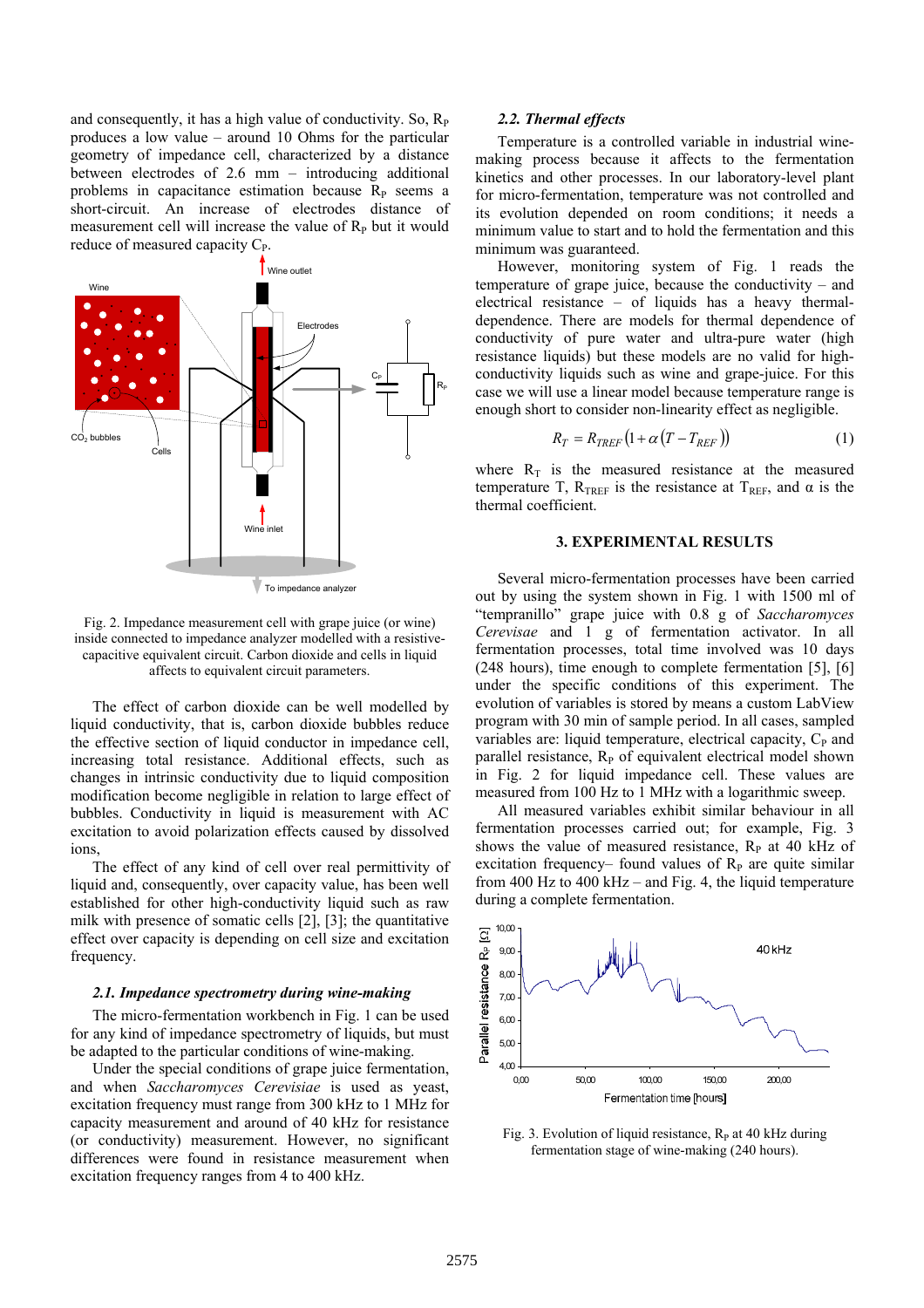

Fig. 4. Liquid temperature during fermentation stage (240 hours).

Thermal effects on measured resistance of highconductivity liquids can be compensated by means an expression such as (1). In the case of grape juice, thermal coefficient  $\alpha$  in that equation can be calculated from the micro-fermentation workbench of Fig. 1, using values where changes are due to temperature because liquid has not biological evolution: Fig. 5 shows the relationships between temperature and resistance in that case and we can verified a high correlation when the thermal model of (1) is used.



Fig.5. Relationship between temperature of liquid a normalized resistance  $R/R$ <sub>TREF</sub>. A high correlation coefficient was found for a model similar to (1).

The obtained thermal model from Fig.5 can be presented as:

$$
R_T = R_{25\degree C} (1 - 0.0231 (T - 25\degree C))
$$
 (2)

where  $R_T$  is the measured resistance at temperature T. Similar empirical procedure applied to other types of grape juice has produced similar values of the thermal coefficient α, so, it could be considered as a constant for grape juice.



Fig. 6. Evolution of liquid resistance, RP at 40 kHz (thermal correction is applied) during fermentation stage of wine-making (240 hours).

Values of measured parallel resistance of Fig. 3 has been corrected by means of expression (2), producing the curve of Fig. 6.

Parallel resistance value,  $R<sub>P</sub>$  after temperature correction exhibits similar behaviour to carbon dioxide production in alcoholic fermentation process [5], [6], presenting a maximum value when the fermentation produce the maximum carbon dioxide release. This effect is also verified by notable visual effects such as a huge production of bubbles in liquid and tumultuous fermentation in grape vessel.

The value of capacity  $C_P$  during fermentation presents dependence on frequency as it can be seen in Fig. 7 but all of cases exhibits similar evolution including some influence of liquid temperature.



Fig. 7. Evolution of capacity,  $C_P$  during fermentation stage of wine-making (240 hours) in function of excitation frequency. Speaks in measured value are due to perturbation caused by presence of huge  $CO<sub>2</sub>$  bubbles, and could be removed by a simple averaging.

The evolution of measured capacity,  $C_P$  – at any frequency from 200 kHz to 1 MHz – is similar to the evolution of yeast cell concentration [5], [6]: after 50 hours of beginning, the number of yeast cells increase up to its maximum concentration during tumultuous fermentation and then, it decreases slowly to the end of fermentation. The evolution of measured resistance,  $R_P$  at any excitation frequency completes the information about fermentation kinetics but, in this case, is focused in carbon dioxide release. Both values, capacity  $C_P$  and resistance  $R_P$  are plotted in Fig. 8 to show how they can explain the fermentation kinetics:

- First stage: from process beginning, the total count of yeast cells increase slowly and there is not visible carbon dioxide bubbles. This stage is characterized by a constant value of liquid resistance and a slow increase of capacity.
- Fermentation starts with a multiplication of yeast cells and they begin to transform sugar in alcohol, causing an increase of  $CO<sub>2</sub>$  release. This instant is defined by a hard increase in slope of  $R<sub>P</sub>$  and  $C<sub>P</sub>$ .
- Tumultuous stage: there are a lot of yeast cells and they are extremely active, causing the maximum release in carbon dioxide.  $R<sub>P</sub>$  reaches it maximum value and  $C<sub>P</sub>$ keeps in high values.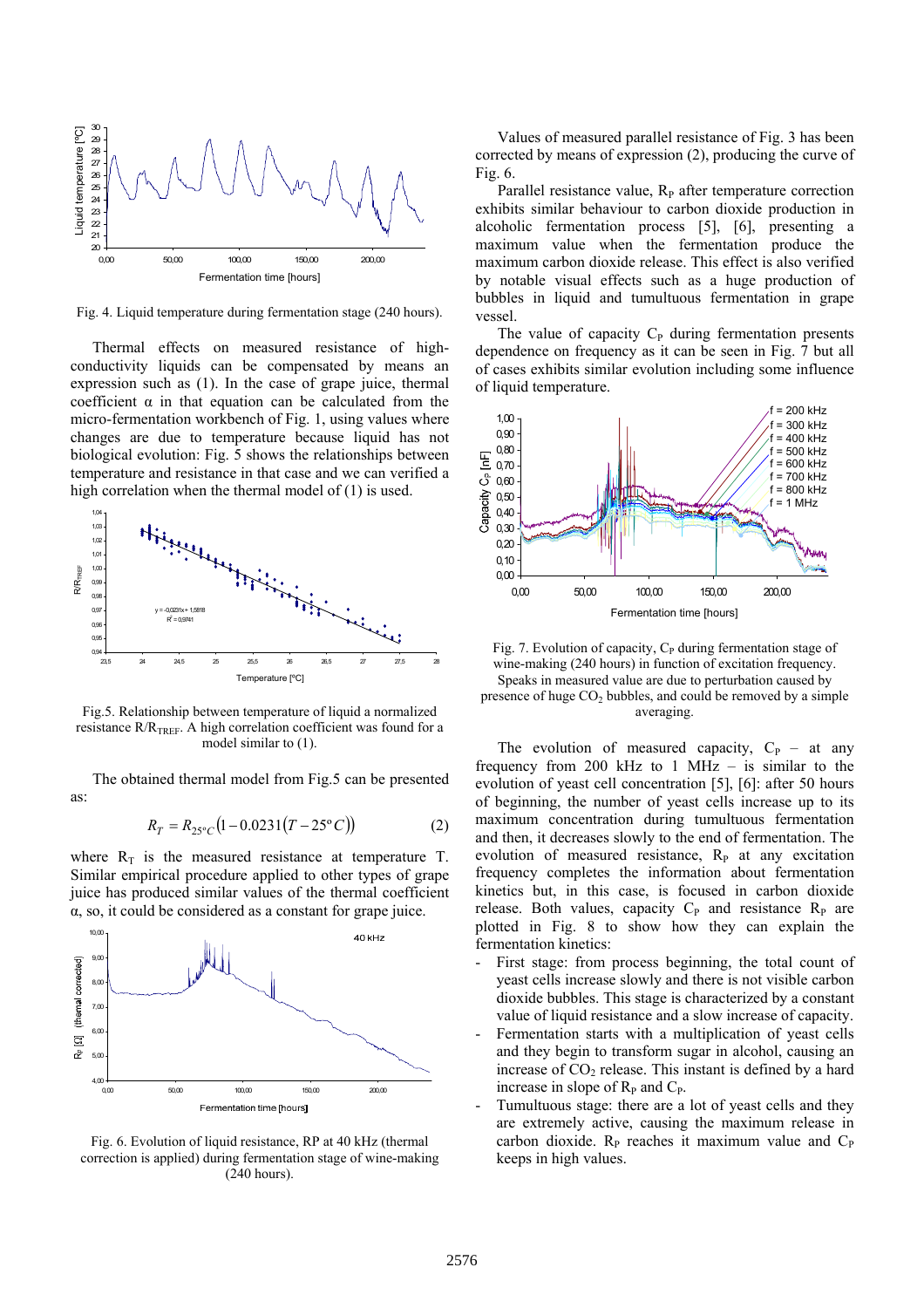- After the tumultuous stage, fermentation continues, but the  $CO<sub>2</sub>$  release decrease due to the consumption of sugar and the cell count begins to fall. These effects are represented, respectively by the decrease of  $C_P$  and  $R_P$ .
- End of fermentation, without gas release because most of sugar has been yet transformed in alcohol.  $C_{P}$  and  $R_{P}$ have their minimum values.



Fig. 8. Evolution of capacity,  $C_P$  during fermentation stage of wine-making (240 hours) in function of excitation frequency. Speaks in measured value are due to perturbation caused by presence of huge  $CO<sub>2</sub>$  bubbles, and could be removed by a simple averaging.

## **4. A NEW CARBON DIOXIDE SENSOR BASED UPON IMPEDANCE SENSOR**

A new carbon dioxide sensor has been designed according to the results obtained from workbench of Fig.1 during micro-fermentation. This sensor consists of two plates of stainless steel 304 sunken in liquid, those impedance is measured by means an AC Wheatstone bridge excited at 40 kHz with thermal correction following (2). The equivalent model is not a pure-resistive circuit and some capacitive effect must appear, but the distance between both plates (electrodes) is enough to reduce that disturbance. Thus, impedance measured will be similar to liquid resistance between two plates.

This sensor and the conditioning circuit have been used under industrial condition fermentation and their results are compared to the values produced by a commercial  $CO<sub>2</sub>$ sensor. Fig. 9 shows this comparison.



Fig. 9. Comparison of carbon dioxide release and measured impedance in an industrial fermentation.

As we can see, the values of impedance sensor exhibits a similar evolution that values provided by a commercial  $CO<sub>2</sub>$ sensor, with perfect agreement in determination of fermentation start time and the instant of maximum gas release. Small differences were found after maximum gas release point, due to the additional capacitive effect of yeast cells.

Fig. 10 plots the value of gas release in function on measured impedance and we can found a high correlation that can validate this kind of sensor.



Fig. 10. Use of liquid impedance to model  $CO<sub>2</sub>$  release.

But, if we verify the time evolution of two variables – carbon dioxide release and resistance – we can see that both parameters have a similar behaviour except for a small area after the maximum value of gas release, when the concentration of yeast cells reaches its maximum value, as we can see in Fig. 10.

The interest of the estimation of  $CO<sub>2</sub>$  is due to the relationship between the evolution of must mass that controls the moment of fermentation and the carbon dioxide release as we can see in the Fig. 11.



Fig. 11. Comparison of carbon dioxide release and the must quantity to demonstrate why the gas release is a very interesting variable to predict the kinetic of fermentation process.

#### **5. CONCLUSIONS**

Analysis of resistance and capacitance can be used to estimate the kinetics of alcoholic fermentation during winemaking process. After the results obtained from a microfermentation plant, measured resistance after temperature compensation can be used to estimate carbon dioxide release, and the total number of yeast cells could be estimated with capacitance at high frequencies (0.2 to 1 MHz). Finally, a  $CO<sub>2</sub>$  sensor based upon liquid impedance